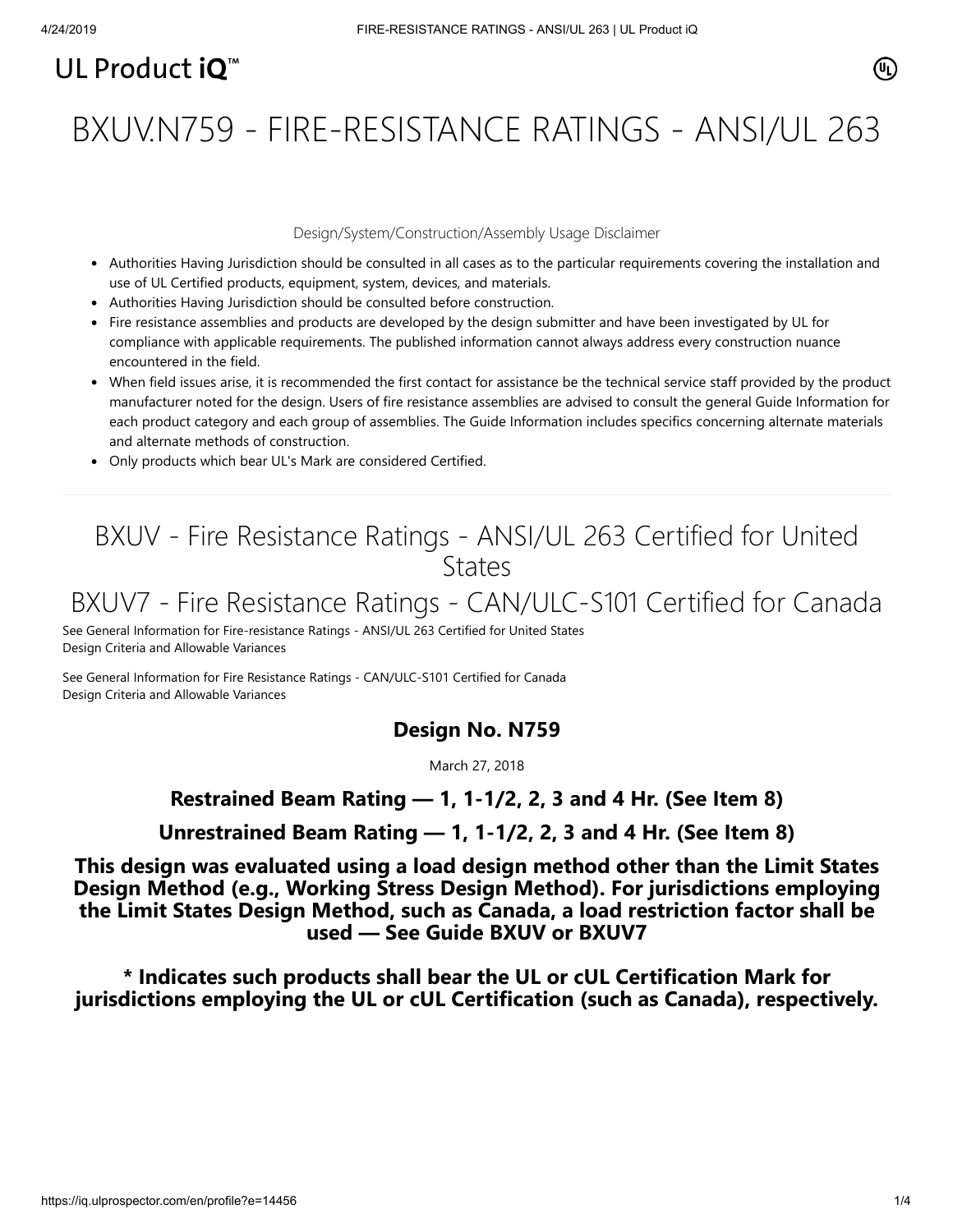

1. **Steel Beam —** W8x28 min size.

2. **Normal Weight or Lightweight Concrete —** Normal weight or lightweight concrete, 2-1/2 in. min thickness over the steel floor and form unit crests or min 3 in. thick slab with a compressive strength of 3500 psi and min dry unit weight of 110 pcf.

3. **Shear Connector —** (Optional) — Studs, 3/4 in. diam headed type or equivalent per AISC specification. Welded to the top flange of beam through the steel floor units.

4. **Welded Wire Fabric —** (Optional) 6x6, W1.4 x W1.4 or 6x6-10/10 SW.

5. **Steel Floor and Form Units —** 1-1/2 to 3 in. deep fluted, cellular or corrugated units in any combination, welded to beam.

6. **Lath Hangers —** (Optional, for use with Item 7) — No. 6 SWG steel wire, spaced 27 in. OC max.

7. **Metal Lath —** (Optional) — For boxed type protection 3.4 lb./sq. yd. galv or painted expanded steel. Attached by gunned or stud welded pins at max 24 in. OC with 1-1/2 to 3 inch overlaps. As an alternate, lath may be, tied to lath hangers (item 6) and tied together with No. 18 SWG galv steel wire spaced 6 in. OC max with 1 inch overlaps at tie locations.

8. **Spray-Applied Fire Resistive Materials\* —** Prepared by mixing with water. Spray-Applied in one or more coats to beam surfaces to a min final thickness as shown in the tables below. Beam surfaces must be clean and free of dirt, loose scale, and oil. Crest areas of deck above the beams shall be filled with spray-Applied Fire Resistive Materials. Min average and min individual density of 15 pcf, and 14 pcf respectively for types 300, 300AC, 300ES, 300HS, 300N, 3000, 3000 ES and SB. For types 400, 400AC, and 400ES min average density and individual density of 22 pcf and 19 pcf respectively. Min avg density of 44 pcf with min individual value of 40 pcf for types M-II and TG. Min average density of 47 pcf with min individual value of 43 pcf for Type M-II/P. For method of density determination, see Design Information Section, Sprayed Material.

The thicknesses of Spray-Applied Fire Resistive Materials shown in the table below are applicable when the beams are supporting solid concrete slabs or floor assemblies containing only fluted floor or form units.

|                  | Min Thkns In.          |                          |  |
|------------------|------------------------|--------------------------|--|
| <b>Rating Hr</b> | <b>Restrained Beam</b> | <b>Unrestrained Beam</b> |  |
|                  | 5/16                   | 5/16                     |  |
| $1 - 1/2$        | 3/8                    | 1/2                      |  |
| 2                | 9/16                   | 11/16                    |  |
| $2 - 1/2*$       | 13/16                  | 7/8                      |  |
| 3                |                        | $1 - 1/16$               |  |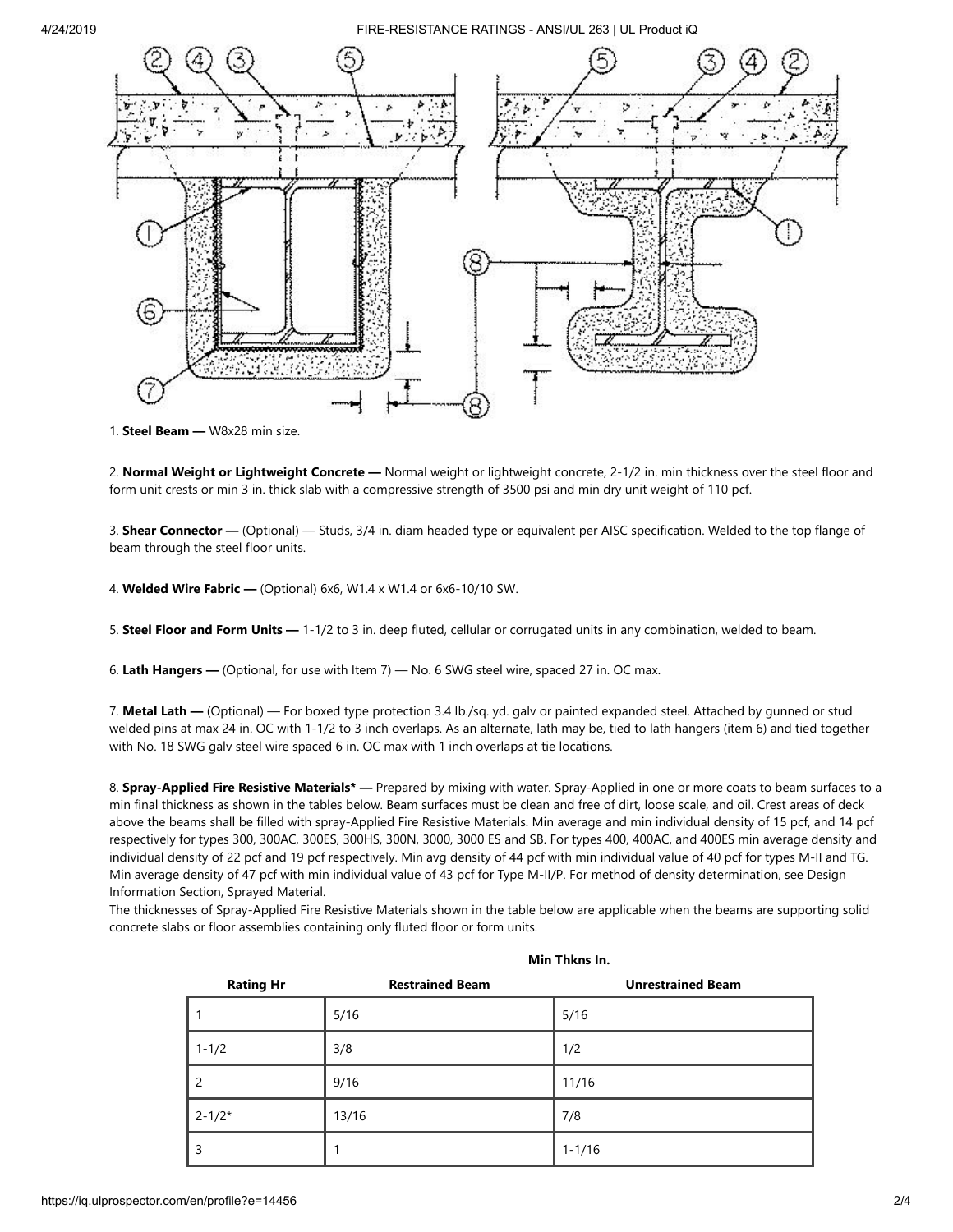| $3 - 1/2*$ | $1 - 3/16$ | $1 - 1/4$ |
|------------|------------|-----------|
| 4          | $1 - 7/16$ | $1 - 1/2$ |

The thicknesses of Spray-Applied Fire Resistive Materials shown in the table below are applicable when the beams are supporting floor assemblies containing cellular or corrugated floor units.

|                  | Min Thkns In.          |                          |
|------------------|------------------------|--------------------------|
| <b>Rating Hr</b> | <b>Restrained Beam</b> | <b>Unrestrained Beam</b> |
| 1                | 5/16                   | 5/16                     |
| $1 - 1/2$        | 7/16                   | 9/16                     |
| $\overline{2}$   | 9/16                   | 13/16                    |
| $2 - 1/2*$       | 13/16                  | $1 - 1/16$               |
| 3                | 1                      | $1 - 5/16$               |
| $3 - 1/2*$       | $1 - 1/4$              | $1 - 9/16$               |
| $\overline{4}$   | $1 - 7/16$             | $1 - 13/16$              |

\* The 2-1/2 and 3-1/2 hour ratings are for use when mineral fiber boards, polystyrene insulation exceeding 5 pcf, or polyisocyanurate insulation areused over the concrete in D900 series designs as stated in the front of the Fire Resistance Directory - III. FLOOR-CEILINGS AND ROOF-CEILINGS, item 20. Roof Insulation.

The thicknesses of Spray-Applied Fire Resistive Materials shown in the following table are applicable when the thickness applied to the beams' lower flange edges is reduced by 1/2 and the min thickness applied to the lower flange edges is 1/4 in. The beams are supporting solid concrete slabs or floor assemblies containing only fluted floor or form units.

| <b>Rating Hr</b> | <b>Restrained Beam</b> | <b>Unrestrained Beam</b> |
|------------------|------------------------|--------------------------|
|                  | 3/8                    | 3/8                      |
| $1 - 1/2$        | 7/16                   | 9/16                     |
| $\mathcal{P}$    | 5/8                    | 3/4                      |
| 3                | $1 - 1/8$              | $1 - 3/16$               |
| 4                | $1 - 5/8$              | $1 - 11/16$              |

**Min Thkns In.**

The thicknesses of Spray-Applied Fire Resistive Materials shown in the table below are applicable when the thickness applied to the beams' lower flange edges is reduced by 1/2 and the min thickness applied to the lower flange edges is 1/4 in. The beams are supporting floor assemblies containing cellular or corrugated floor units

| <b>Rating Hr</b> | <b>Restrained Beam</b> | <b>Unrestrained Beam</b> |
|------------------|------------------------|--------------------------|
|                  | 3/8                    | 3/8                      |
| $1 - 1/2$        | 1/2                    | 5/8                      |
| $\overline{c}$   | 5/8                    | 7/8                      |
| 3                | $1 - 1/8$              | $1 - 7/16$               |
| $\overline{4}$   | $1 - 5/8$              | $\overline{2}$           |

#### **Min Thkns In.**